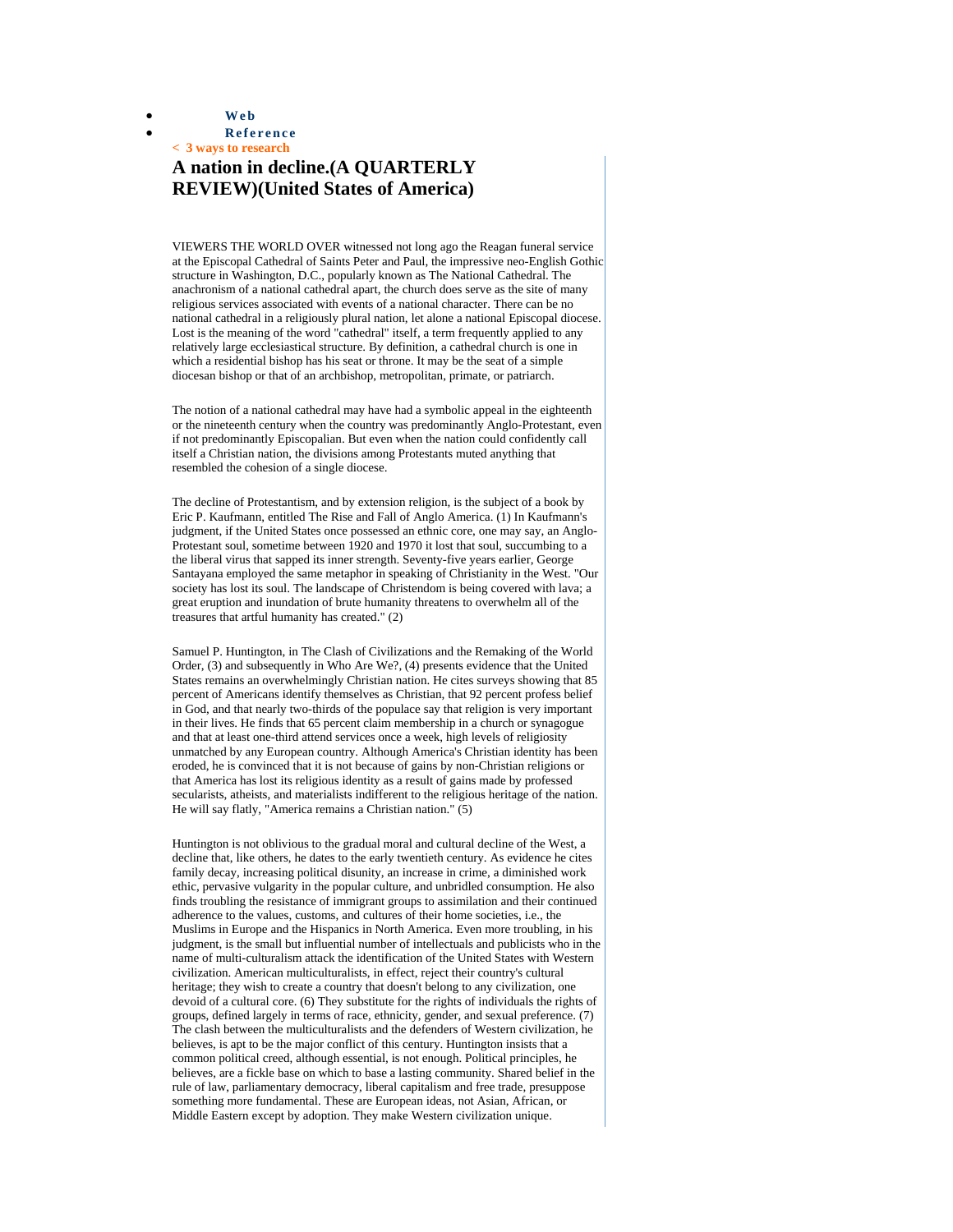Like Huntington, Kaufmann points to immigration policy that has contributed to the relative numerical decline of the once-dominant WASP, but Kaufmann is more sensitive to the doctrinal retreat of mainline Protestantism. Acknowledging that the causes of the decline are multiple, Kaufmann focuses on the ideological changes that moved mainline Protestantism from its early New England moorings to its current left-liberal egalitarian phase. Kaufmann dates the beginning of the decline to the period between 1905 and 1918 and follows it to its culmination in the early 1970s. He attributes that intellectual shift to the alliance of liberal Protestants with the New York intellectuals of the Village Renaissance period, notably to the influence of John Dewey and his disciples. Dewey's liberal progressive cosmopolitanism, with its emphasis on the common dignity of all human beings, required the United States to accept all cultures on an equal footing. The Protestant Goodwill Movement was but one manifestation of the "one world" cosmopolitan and nondenominational ideology. The international socialism of Eugene Debs, Felix Adler, and Franz Boas was the Zeitgeist of the day. Dewey's liberal humanism of Enlightenment origin found its popular expression in the New Republic, of which Dewey was editor for a time, and other so-called little magazines, notably the Partisan Review, the Menorah Journal, and the New Masses, later to be joined by the Nation, the New Republic, and Commentary.

Kaufmann may overestimate the influence of the New York intellectuals during the interwar years on mainstream Protestantism, yet the New York intellectual milieu may be taken as a representative of an ideological shift that was taking place throughout the West. Clearly by 1970 the cosmopolitan individualism of the multicultural modernists had replaced the outlook of the once-dominant WASP. Speaking of today's intellectual climate, Kaufmann writes, "A strong argument can be made that multiculturalism is the official ideology of the American nation, manifested in school and university curricula, social science and humanities discourse, and political and legal systems." (8) Multiculturalism for the American intellectual mainstream is a liberal, egalitarian strategy aimed at ethnic dissolution and the repudiation of tradition and all boundary-maintaining mechanisms. One may say that Emile Durkheim's dream has become a reality.

What Kaufmann says of Protestantism is to a lesser extent true of Catholicism. Without doubt, the religiosity that Huntington describes is largely superficial, lacking the intellectual firepower needed for self-defense as it encounters the Enlightenmentinspired philosophies that continue their assault on Christianity. For many, even for believers, given the present intellectual climate, the essence of Christianity has been reduced to the social gospel. From a secular perspective, religion may be valued too for its therapeutic effect in a time of crisis, and its rituals may be appreciated to the extent that they add a certain solemnity to otherwise bland civic functions. Its churches may be found useful as welfare dispensaries or as concert settings, but its leaders can be ignored when it comes to the formulation of social policy and legislation. The causes of this emasculation are many. The defense of time-honored moral principles--indeed of the rationality of Christianity itself--is difficult without the recognition of the philosophical underpinnings of both. Religious leaders, lacking the tools provided by a realistic anthropology and classical metaphysics, give ground even in defense of biblical morality. Clearly the secular elites have stripped Christianity of its formerly tutorial role. Power has been ceded through the courts to those interests represented by the American Civil Liberties Union. Although Kaufmann may not have the whole story, he is right in pointing to the influence of the New York intellectuals, who themselves were the protegees of their nineteenth-century European mentors.

In 1955 when Raymond Aron first published The Opium of the Intellectuals, (9) the opiate of choice was Marxism. That opiate has since been replaced by a cosmopolitan multiculturalism, but as Kaufmann suggests, the profile of its users has not changed much. The multi-culturalists are the direct descendants of the Marxists and Trotskyists of a generation ago and are similarly motivated by an abstraction that places international above national identity. They remain countryless with no ties to land, national heritage or tradition. They ignore all that forms a people into a nation, its religion and distinctive traditions, and willingly cede authority to supranational institutions such as the Hague Court, the United Nations, and the International Monetary Fund. Beneath the old and new opiates is a common aggressive, secular anti-Christian philosophical outlook espoused by much of the academy and mainstream media.

Can a civilization, let alone a nation survive without the unity provided by a common core of shared conviction? The question has vexed some of the greatest minds of the twentieth century. About seventy-five years ago, philosophers and literary intellectuals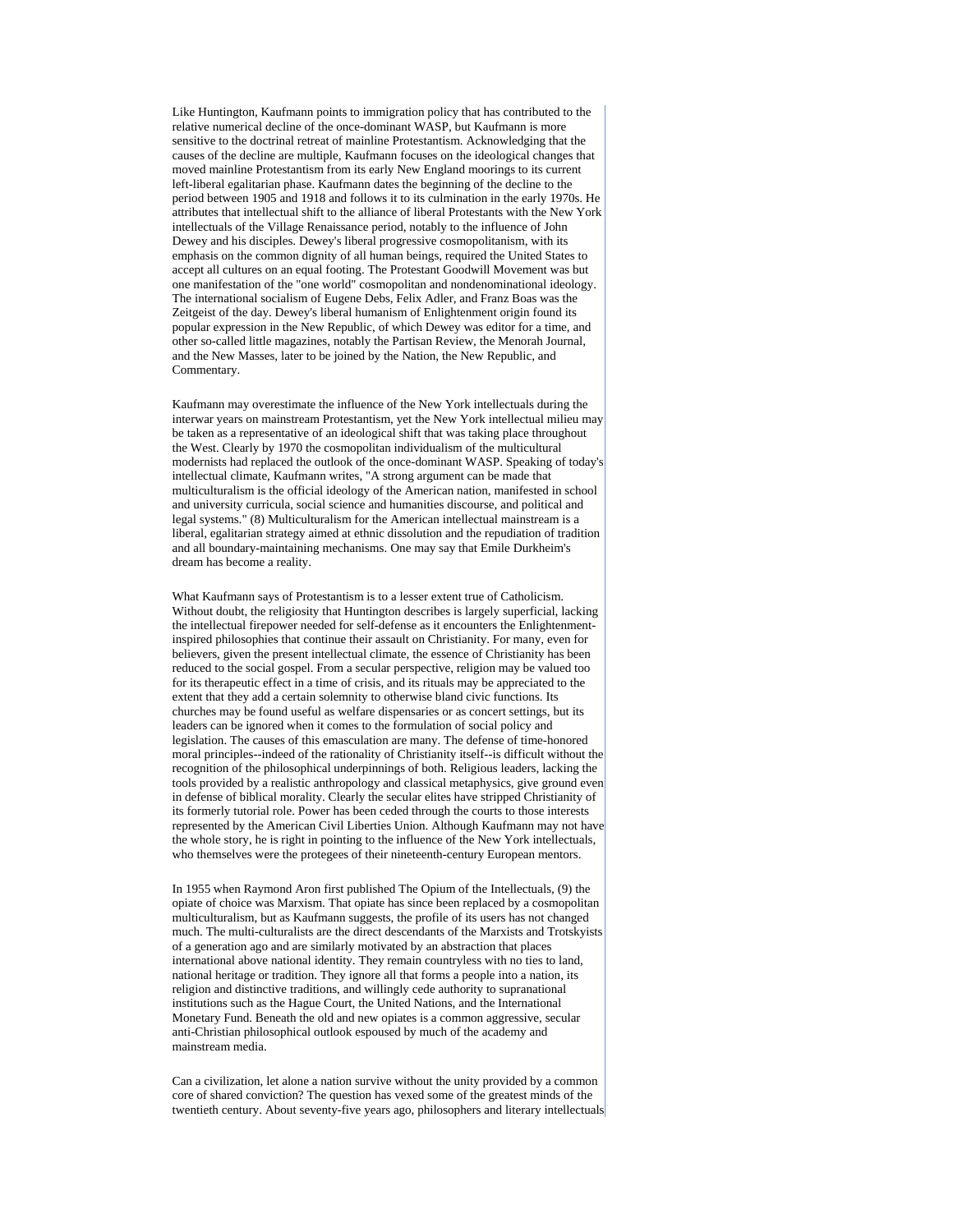as diverse as Edmund Husserl, George Santayana, and Paul Valery, aware of the declining influence of Christianity, spoke of the "crisis of Western civilization." Apart from the Marxists and other millinarists of atheistic persuasion, the Catholic historian, Christopher Dawson, was one of the few who held out hope for the future. Dawson could not imagine the total eclipse of Christianity and its cultural influence and hence the total loss of Western civilization itself. Dawson was convinced that the great civilizations of the world were the product of the great religions of the world. Given his belief that the Church would exist until the end of time, he was convinced that it would never cease to have a cultural influence. But the decline is impossible to ignore. Can it be reversed? Can the "emancipated, atheistic, cosmopolitism" described by Santayana be challenged without great centers of learning and influence? After all, philosophy can only be challenged by philosophy. Unsupported faith is no defense in the marketplace of ideas. Serious scholars wonder whether Europe, absent an acknowledgment of its Hellenic and Christian sources, can defend itself against a resurgent Islam or the material power of a disciplined China.

While America may still be religious in some sense, clearly it has lost its Protestant soul, and Kaufmann is not unhappy about that. He is pleased that the older America has passed away and that its memory is almost beyond recall. "Those of us who consider ourselves liberal find it very difficult to accept that any group has the right to impose its hegemony over a nation state's realms of political, economic, and cultural activity." (10) Citing Habermas in support, he is convinced that dominant ethnicity must give way to a multiculturalism, but a multiculturalism "garnished with a constitutional patriotism that is highly inclusive and abstract." (11) But what of liberal hegemony? By Kaufmann's own account the once-dominant WASP has been replaced by the illiberal multiculturalist, whose numbers may be small but who controls the organs of opinion through the universities and the media. It has been acknowledged for decades that there in an unbridgeable chasm between the academy and middle America. The 85 percent who in some sense value the religious component of their culture are effectively silenced by a like percentage in the academy who give their allegiance to the left and the programs for which it stands. Voting patterns clearly attest to the overwhelming left-leaning of the academy, but apart from that one need only consult the publication lists of major university presses in the English-speaking world to see how biased the lists are in favor of the politically correct and the irreligious left. Scholarly treatises abound that rewrite Western history, leaving out Christianity.

Kaufmann may welcome the eclipse of Christianity, but he should acknowledge that the earlier ethnicity of Protestant American did not hinder the growth of American Catholicism or prevent the emergence of the anti-Christian multiculturalism movement. It remains to be seen whether the self-proclaimed liberal will be so tolerant? Aristotle, in the Nicomachean Ethics, reminds us that a successful republic depends on virtue in the people and warns that a bad moral state, once formed, is not easily amended. The undisciplined will, whether it be that of an individual or of a collective, is not capable of remaining fixed on an appropriate end. It is not likely that an American political creed is capable of replacing the unifying role once played by Protestant Christianity.

Who, indeed, stands to profit from the diminished role of Christianity? It should be evident even to the inveterate liberal that a polity cannot exist without virtue in the people. Has not the marginaliziation of Christianity been accompanied by a significant moral and cultural decline? What would Kaufmann substitute for biblical morality? The atheistic, cosmopolitan multiculturalism in its revolutionary drive cannot help but bring to mind other cultural revolutions, e.g., that of the French whose drive for liberte, egalite, fraternite once achieved, brought on the bloody scourge of the Jacobins; or that of the Bosheviks, a revolution that was soon followed by Stalin's purges and gulags; or Mao's Marxist triumph that led to the cultural revolution and deaths numbered in the tens of millions. History seems to teach that leftist triumphs bring chaos and destruction in their wake. The political agenda of the multicultural, cosmopolitan left, given that it is so out of touch with the traditions and common sense of the people, can only be implemented through coercion of one form or another. In the West the liberal has achieved his objectives, not through consensus but principally by judicial decree and by financial sanctions imposed by the state. In the pursuit of new goals, boldness bred of past success can only lead to totalitarian rule. A free people will not readily abandon their traditions or embrace the ephemeral goals of the left.

True there can be no return to times past. Although many profess Christianity, religion speaks with a divided voice. There is no common creed or moral code. "Christianity"